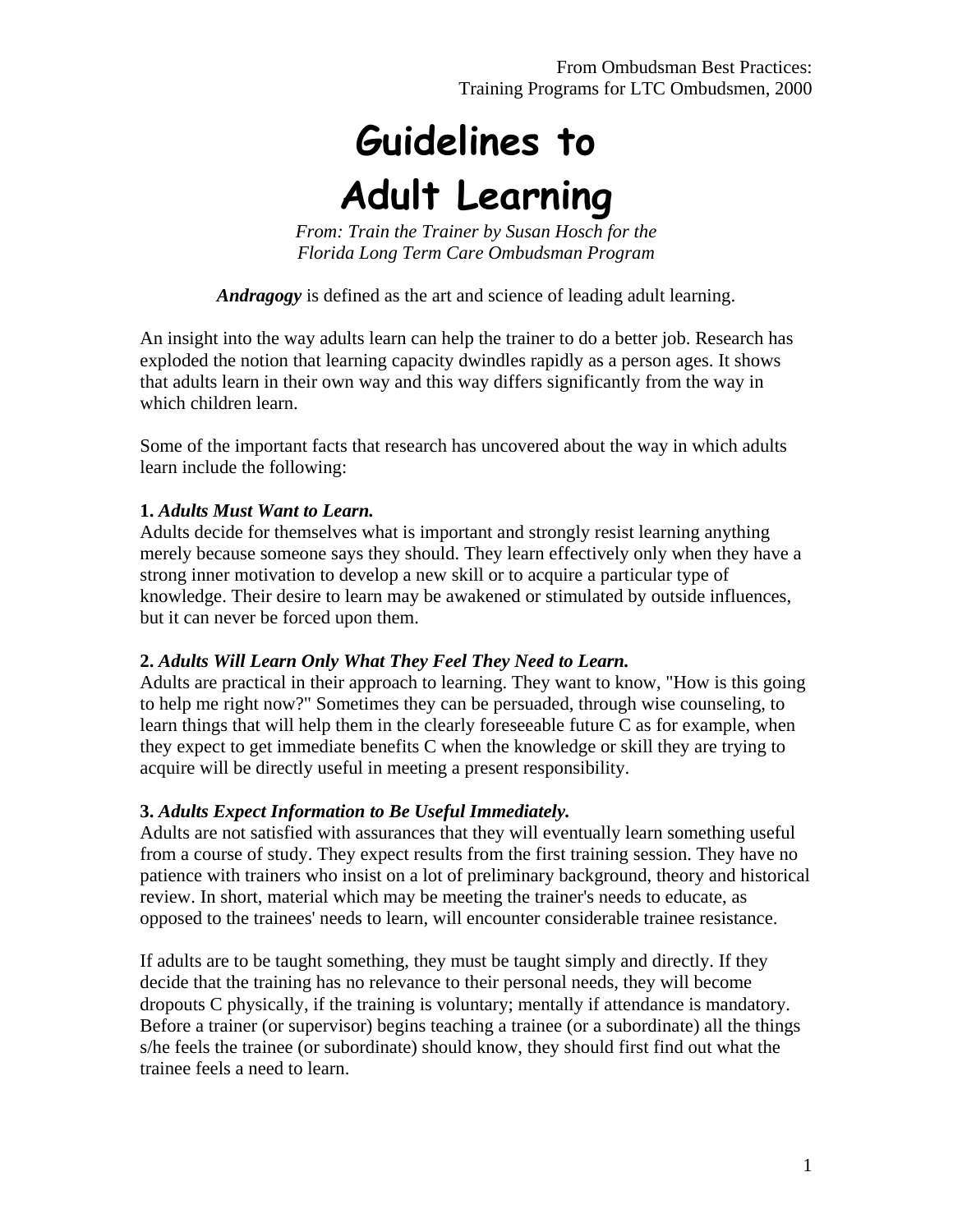### **4.** *Adults Learn by Doing.*

Studies have shown that adults will forget within a year at least 50% of what they learn in a passive way. But retention of new knowledge or skills is much higher if the adult has immediate and repeated opportunities to practice or use what he has learned. It is for this reason that consideration should be given to the use of group and high participation methods of training whenever practicable.

This finding also explains why on-the-job training is often the most effective type. It also underscores the importance of timing in all types of training. If it is possible to schedule one's learning experiences so that they dovetail with actual operation responsibilities at each stage of one's career, the learner will have a chance to use what was learned before it is forgotten.

# **5.** *Adult Learning Centers Around Solving Realistic Problems.*

Adults can be taught a general rule or principle, and then be shown by a series of hypothetical illustrations how it applies to specific situations. But studies show that they will learn much faster if you reverse the process. Let them begin with specific problems, drawn from actual experiences, and work out practical solutions from which principles may be deduced.

A human being can only use information when s/he can relate to what is already known. A teacher must show points of reference, or draw from the students' personal experience to illustrate the relationship between what is known and the new information. This is why the use of practical problems or examples that presently affect the learner will work better than the sole use of abstraction or theory.

# **6.** *Segment Information into Manageable Portions.*

Pace the learning so that learning can occur. Learning is best when the information is communicated in small increments. Each piece must be assimilated and blended with what went before, and so is best taught in small pieces.

# **7.** *Experience Affects Adult Learning.*

An adult's mental state is already pretty crowded. The learning must therefore be rational. The new knowledge must be related to, and integrated with, the accumulated results of a lifetime of learning experiences. If the new knowledge does not fit in with what the trainee already knows, s/he is powerfully disposed to reject it. In fact, past experience may actually prevent one from perceiving accurately, let alone absorbing the meaning of new data.

#### **8.** *Adults Learn Best in an Informal Environment.*

Learning is a natural human process. All people could use their intelligence and would be eager to learn if it were not for the negative learning experiences that have preceded this one. Starting with this premise, the teacher will hold high expectations of the learner, but at the same time will recognize that most of us have been taught some fear or insecurities around our learning abilities.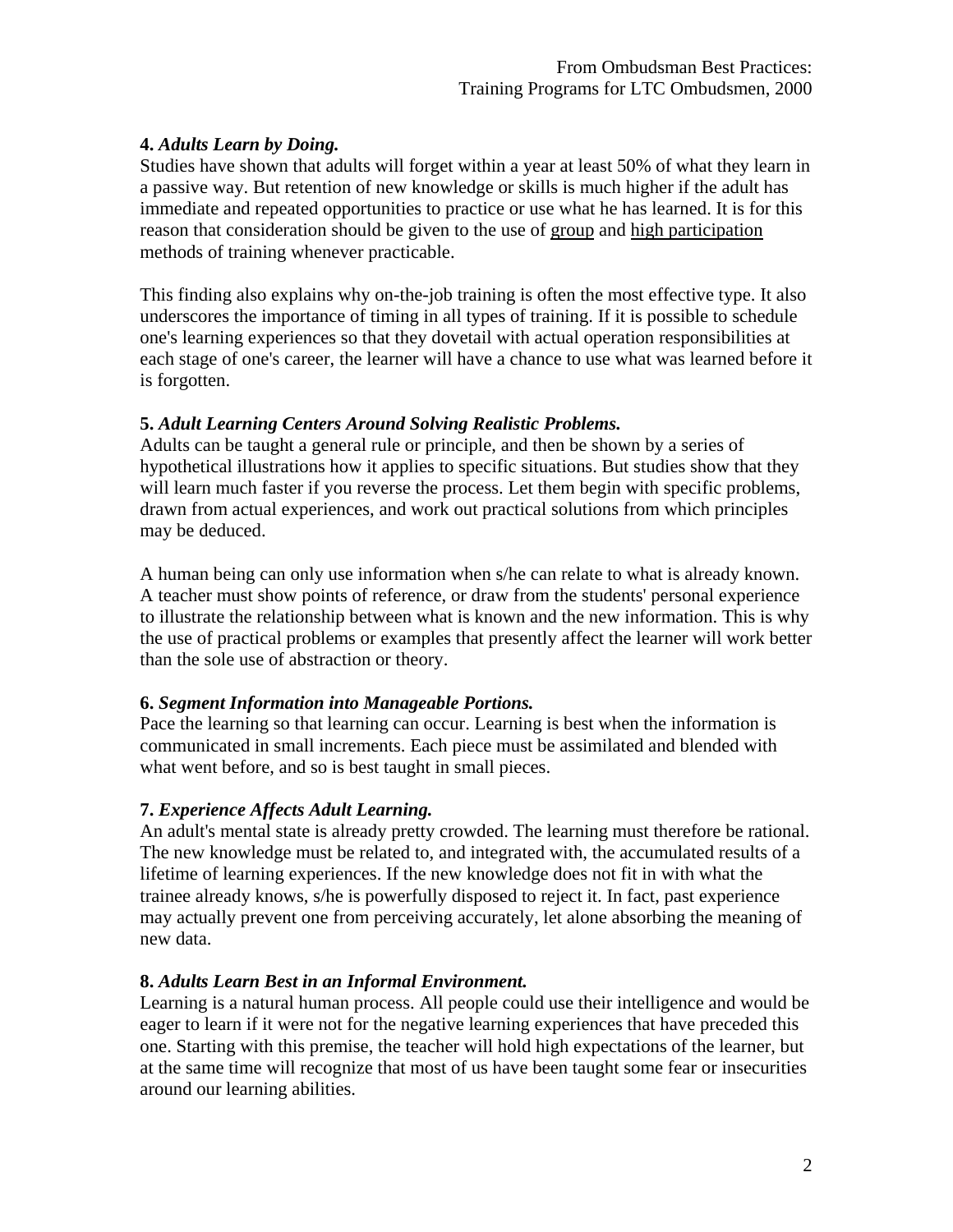Many adults have unpleasant memories of their school days. They will respond to adult training programs in inverse relationship to the degree they are reminded of their childhood experiences. To minimize these effects, the learning situation should be as free as possible from influences that remind the learner of other situations where learning was painful. These include tests, formality in the classroom and a disciplinary or critical attitude on the part of the teacher.

Coffee breaks, informal dress, and perhaps smoking in class, provided it doesn't infringe on or disturb others, give needed reassurance that there is nothing childish about their present engagement with the learning process. Again, establishing a collaborative environment and using group-in-action methods of training (i.e., brainstorming, roleplaying, exercise, etc.) aid in achieving informality.

#### **9.** *Structure for Success.*

Learning experiences should be structured as one successful experience after another. One famous educator says, "No teacher should ever ask a question to which a student can possibly give a wrong answer." The difficulty of the teacher's work is increased this way, but the learner will not experience the failure.

#### **10.** *A Variety of Methods Should Be Used.*

People learn in different ways and at differing speeds. Consider differences in educational background, reading and speaking ability, cultural bias, and prior training.

Research has demonstrated that learning proceeds most quickly when information reaches the learner through more than one sensory channel. That is why a movie, filmstrip, flip chart or other visual aid can do so much to heighten the impact of a talk or conference. The trainer who uses a scratch pad and begins drawing a diagram when they try to explain a complicated subject is displaying an intuitive grasp of this point. Other methods such as in-baskets, simulations, role-playing, small groups, etc. should also be utilized extensively.

# **11.** *Repetition Improves Retention.*

An old trainer maxim says: "Tell them what you're going to say, say it, and tell them what you said." Each repetition should add a new point of reference for the same information because it is through relating to the already known that the learner assimilates information. Repetition of the original message also overcomes the effect of static or interference that prevented the learner from absorbing it the first time.

# **12.** *Adults Want Guidance, Not Grades.*

Most adults are apprehensive about their learning capacity because they have been out of school a long time, and they have been assured repeatedly that "you can't teach an old dog new tricks." If they are confronted with tests, grades, and other devices for comparative evaluation of their progress, they may draw back from the whole experience for fear of being publicly humiliated.